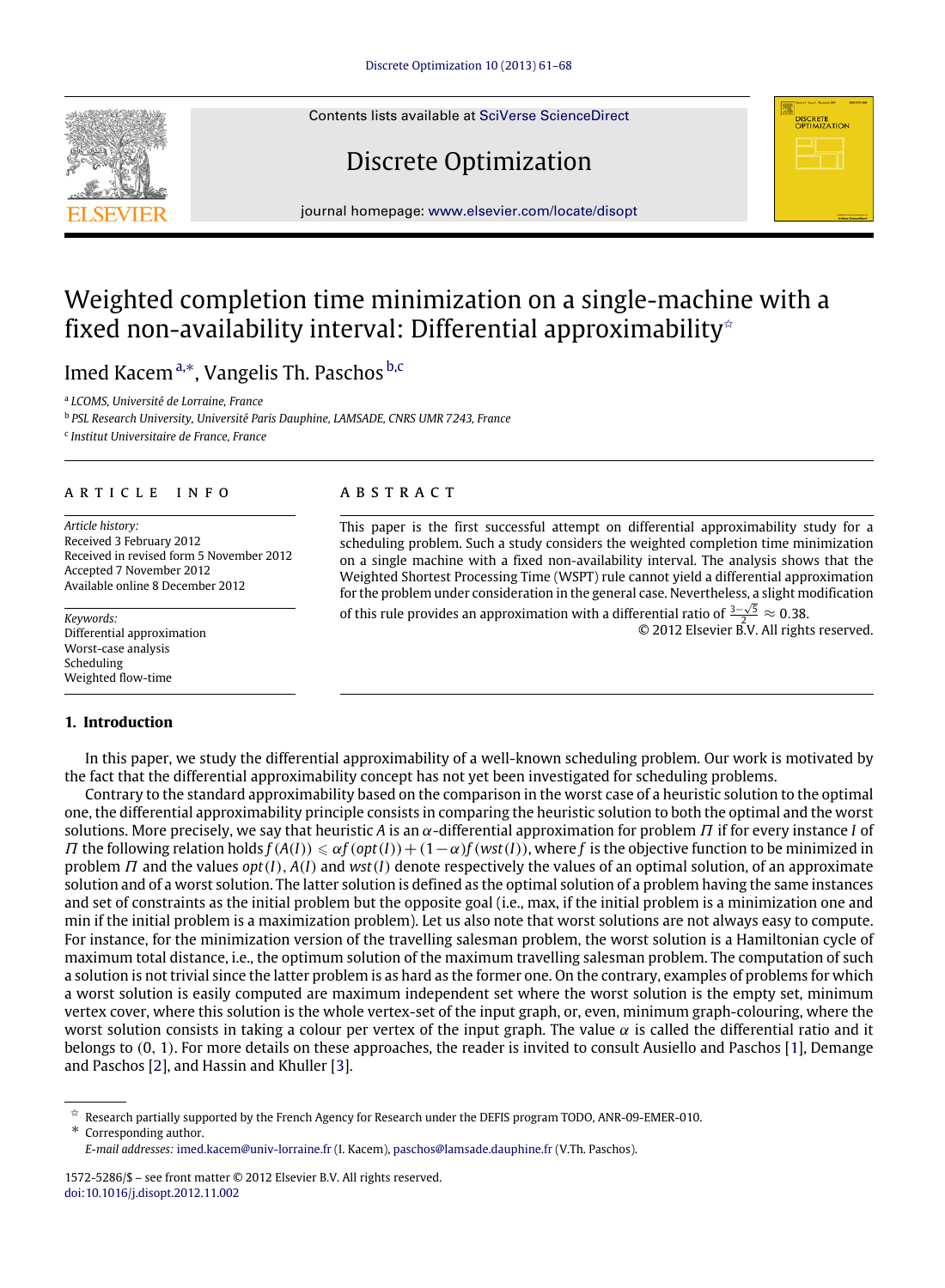Let us note that the standard approximation ratio measures the relative position of the value  $f(A(I))$  of a solution with respect to the optimal value  $f(opt(I))$ , while the differential approximation ratio measures the position of  $f(A(I))$  in the interval [*f*(*opt*(*I*)), *f*(*wst*(*I*))]. In this sense, the two ratios provide different types of information about the problem under consideration and, in particular, produce different results for it. For instance, it is very well known that minimum graphcolouring is inapproximable within ratio  $n^{1-\epsilon}$ , for every  $\epsilon > 0$  [\[4\]](#page--1-3), while it is approximable within constant differential approximation ratio of 59/72 [\[5\]](#page--1-4). The same ''asymmetry'' occurs for the travelling salesman problem that is inapproximable within standard approximation ratio better than  $2^{p(n)}$  for any polynomial p on the size n of the input graph (this is an easy extension of the corresponding inapproximability result given in [\[6\]](#page--1-5)), while it is approximable within differential approximation ratio 3/4 –  $\epsilon$ , for any  $\epsilon > 0$  [\[7\]](#page--1-6). On the opposite side, minimum vertex cover, although approximable within standard approximation ratio 2, it is inapproximable within differential ratio better than *n* ϵ−1 , for every positive ϵ. From the above remarks, one can easily conclude that good or bad behaviour of a problem in the one or the other approximation framework, does say nothing about its behaviour in the complementary framework. Each of the frameworks induces its own results and conclusions about the approximability behaviour and properties of a given problem. Thus, let us say, an approximation scheme in one of the frameworks may be matched with a strong inapproximability result in the other one.

In the problem under consideration, we have a set of independent jobs to be performed on a single machine under the constraint of a fixed non-availability interval. The objective is to minimize the total weighted completion time under the non-resumable scenario. This problem has been proved to be NP-hard by Adiri et al. [\[8\]](#page--1-7) and Lee [\[9\]](#page--1-8) and it has been studied in the literature under various criteria. Several standard approximations have been proposed. A sample of them include the worst-case analysis of heuristic methods (see for example Adiri et al. [\[8\]](#page--1-7); Lee and Liman [\[10\]](#page--1-9); Sadfi et al. [\[11\]](#page--1-10); He et al. [\[12\]](#page--1-11); Wang et al. [\[13\]](#page--1-12) and Breit [\[14\]](#page--1-13); Kacem and Chu [\[15\]](#page--1-14); Kacem [\[16\]](#page--1-15); Kellerer and Strusevich [\[17\]](#page--1-16)). Efficient standard approximation schemes were also published in Kellerer and Strusevich [\[18\]](#page--1-17); Kacem and Mahjoub [\[19\]](#page--1-18) and He et al. [\[12\]](#page--1-11). Other exact methods to solve this problem have been proposed in Kacem et al. [\[20,](#page--1-19)[15](#page--1-14)[,21\]](#page--1-20). For more details on scheduling problems under non-availability constraints, we refer the reader to the state-of-the-art papers by Lee [\[22\]](#page--1-21) and Schmidt [\[23\]](#page--1-22).

The review of the related literature shows that no differential approximation has been proposed to this problem according to the best of our knowledge. In a more general way, we did not find any work dedicated to the differential approximation to √ scheduling problems. For these reasons, this paper is the first successful attempt to develop a polynomial  $\frac{3-\sqrt{5}}{2}$ -differential approximation algorithm for the problem under consideration.

The paper is organized as follows. In Section [2,](#page-1-0) we present a description of the problem under consideration. Section [3](#page--1-23) provides the differential analysis of the Weighted Shortest Processing Time heuristic (*WSPT* ). In Section [4,](#page--1-24) we show that the √ modification of the above heuristic yields a differential ratio of  $\frac{3-\sqrt{5}}{2}$  $\frac{3-\sqrt{5}}{2}$  $\frac{3-\sqrt{5}}{2}$ . Finally, Section 5 concludes the paper.

#### <span id="page-1-0"></span>**2. Problem formulation**

We have to schedule a set of *n* jobs  $J = \{1, 2, ..., n\}$  on a single machine. Every job *i* has a processing time  $p_i$  and a weight w*<sup>i</sup>* . The machine is unavailable between *t*<sup>1</sup> and *t*<sup>2</sup> and it can process at most one job at a time. The length of the fixed non-availability interval length is denoted by  $\Delta t$  where  $\Delta t = t_2 - t_1$ . Let  $C_i(\sigma)$  denote the completion time of job *i* in a feasible schedule  $\sigma$ . The aim is to find a schedule  $\sigma^*$  that minimizes the total weighted completion time  $\sum_{i=1}^n w_i C_i (\sigma^*)$ . With no loss of generality, we consider that all data are integers and that jobs are indexed according to the WSPT rule (i.e.,  $\frac{p_1}{w_1} \leq \frac{p_2}{w_2} \leq \cdots \leq \frac{p_n}{w_n}$ ). Due to the dominance of the WSPT order (see Sm sequences of jobs scheduled in nondecreasing order of their indexes (one sequence will be performed before  $t_1$  and another after  $t_2$ ).

If all the jobs can be inserted before  $t_1$ , the problem under consideration  $(\mathcal{P})$  has obviously a trivial optimal solution obtained by the *WSPT* rule (Smith [\[24\]](#page--1-26)). We therefore consider only the problems in which all the jobs cannot be scheduled before  $t_1$ . Moreover, we consider that every job *i* can be inserted before the non-availability interval (i.e.,  $p_i \leq t_1$ ). Otherwise, it is obvious to schedule it after *t*<sub>2</sub>.

In the remainder of the paper, we define  $Z_k=\sum_{i=1}^kp_i$  for every  $k\in\{1,2,\ldots,n\}.$  Job  $g$  is identified by  $Z_g\leqslant t_1$  and  $Z_{g+1}>t_1$  (sometimes job  $g+1$  is called the crossover job). Variable  $\delta$  denotes the idle-time between  $t_1$  and the completion time of *g* in the *WSPT* sequence (i.e.,  $\delta = t_1 - Z_g$ ). Moreover,  $\varphi^*(\mathcal{P})$  denotes the minimum weighted sum of the completion times for problem P and  $\varphi_{\sigma}(\mathcal{P})$  is the weighted sum of the completion times of schedule  $\sigma$  for problem P.

It can be easily seen that the problem can be formulated by the following mixed integer quadratic model:

$$
(\mathcal{P}) : \min \sum_{i=1}^n w_i C_i,
$$

subject to:

$$
C_i = x_i \left( \sum_{j=1}^i x_j p_j \right) + (1 - x_i) \left( t_2 + \sum_{j=1}^i \left( 1 - x_j \right) p_j \right) \quad \forall 1 \leqslant i \leqslant n \tag{1}
$$